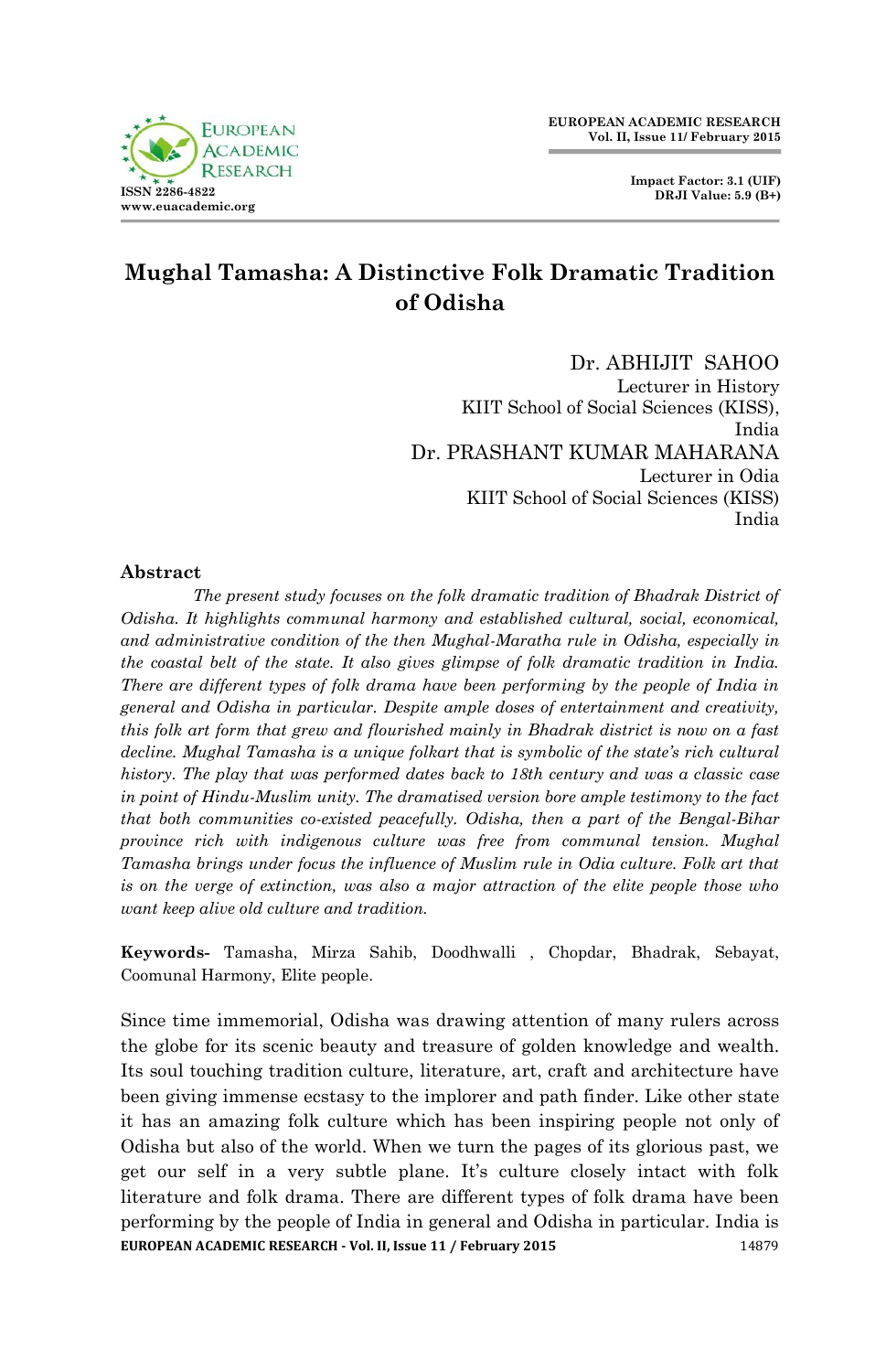#### **Abhijit Sahoo, Prashant Kumar Maharana**: **Mughal Tamasha: A Distinctive Folk Dramatic Tradition of Odisha**

a basically famous for its rich and diversified culture. Many states of India have been performing various folk dramas in different colours and themes e.g. Folk theatre of Karnataka highlights the rich tradition and culture of the state in dancing. This form of theatre is also known as "*The Village Theatre",* "*The People's Theatre*" and "*The Rural Theatre*". The folk theatre mainly marks on the past of a nation's theatre and also forms the basic structure of amateur and professional theatre of urban areas. Folk theatre acts as a live spring and recurrently supplies all the essential ingredients to other forms of theatre. It preserves, rejuvenates and also inspires cultural achievements of the people. It forms the supplies and source resources for the progress of theatrical art. *"Real India lives in her villages*", because the village houses the folk with all its "*soft green of the soul*" of culture, art and tradition. The folk theatre of Karnataka - music, dance and drama, is mainly preserved and protected by the people of villages. *Yakshagana and Sannata* are some of the prime examples of folk theatre in Karnataka. Folk theatre of Kerala, as generally believed, evolved out of religious ceremonies. However, there are evidences to prove that theatre is indeed older than religion. Tamil Nadu has also a rich heritage of dramas as a medium of entertainment. The inhabitants of Tamil Nadu have themselves also developed various dramas of their own. Several types of dance-dramas were frequently staged in temples. Almost every temple had a theatre or at least a stage attached to it, which was meant for different forms of entertainment. These dramas are generally performed during religious festivals. The present day folk drama called *Therukkuthu* was earlier presented with music, dance and long drawn speeches in Tamil Nadu. The folk dramas of Tamil Nadu involved the musical instruments such as the *Harmonium, the Mridangam and the flute*. The *Therukkuthu* is performed during the annual festivals or to invoke rain. This is presented with stories based on the themes like *Valli Thirumanam, Pavalakkodi, Arjuna's Penance, Nallathangal, Madurai Veeran, Padmasuran, Kathavarayan, Ramayanam and Harishchandra Mayanakandam.*

Folk Theatre of North India is the celebration of the northern Indian culture and the folk ways. *Nautanki* consists of folklore and mythological plays blended with folk songs and dances. The melodies accompanying the songs and the dances have obtained from various forms akin to the mass. The themes for the dances are sometimes derived from the episodes of struggle between the benevolent and malevolent forces of nature. They also evolve from the religious epics or heroic deeds from historic traditions, such as Allah and Udal. Quite often the "Nautanki" players enact plays based on the day-today problems of social life. Karyala is a prominent folk form of Himachal Pradesh. Bidesia is the most prominent folk drama of Bihar. Like above states folk dramatic culture, Odisha has also glorious folk dramatic tradition in its origin. Folk drama of Odisha consists of number different types of theatrical performances. These are mainly meant to regale rural audiences with their various entertaining as well as religious themes. The various types of folk drama of Orissa include *Suanga*, *Leela, Mughal Tamasha, Jatra, Danda*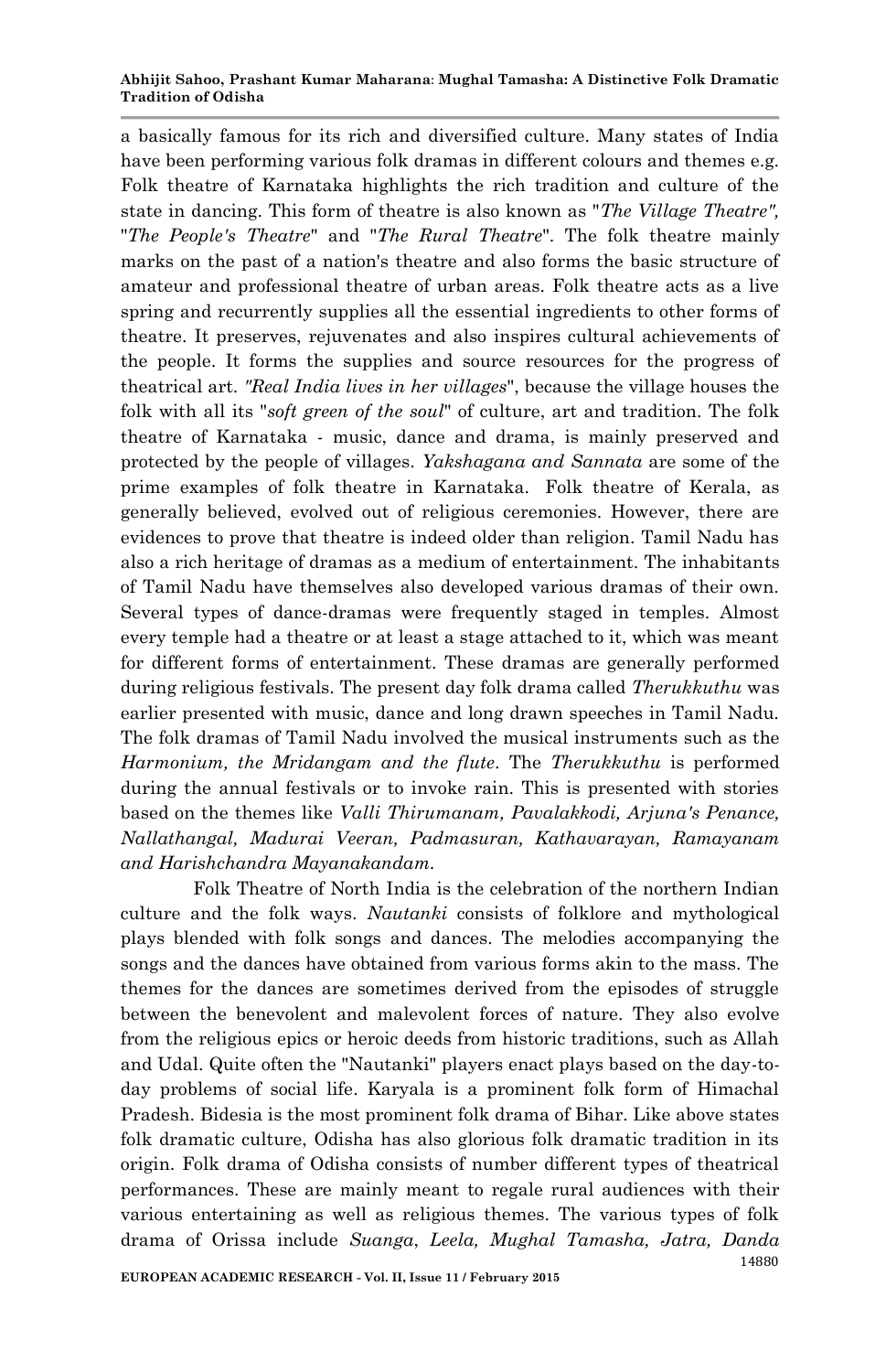#### **Abhijit Sahoo, Prashant Kumar Maharana**: **Mughal Tamasha: A Distinctive Folk Dramatic Tradition of Odisha**

*Nata, Sakhi Nata, Dhanu Yatra* and more. The word "*Tamasha*" is originally from Persian, meaning a show or theatrical entertainment of some kind. The word has spread to *Hindi, Urdu and Marathi, to mean "fun" or "play*". Colloquially the word has come to represent commotion or any activity or display with bustle and excitement, sometimes ironically in the sense of "a tempest in a teacup".

 Among all the folk dramas*, Mughal Tamasha* has placed itself in the heart of people of Odisha. This dramatic form initiated with a distant vision to harmonised communal differences. Moreover, it emphasises atrocities of rulers on the people. Before two hundred years Mughal Tamasha was performed in the coastal belt of North Odisha especially in the Bhadrak District. Bhadrak is the epicentre of trade and commerce during Mughal and Maratha rule. Literary, culturally Bhadrak occupies a valuable space in the geographical map of Odisha. With the rapid Urbanisation accelerate by Modernism and Globalism forcing the rural people to get themselves in a hi-fi society and sophisticated atmosphere. Still people of Odisha have a thirst for their folk dramatic culture through which they find their root of their rich

culture. Adaptation of Western Culture and propagation of various Media, folk dramatic culture is losing its value day by day. Expansion of modern entertainment deviating common peoples attention from their original indigenous culture. So, it is a proper time to preserve our folk culture before them extinct. To encourage and



enthusise the shining form of folk culture social and institutional support are very much indispensable. **Figure-1(Chopdar, Zamindar &Mirza sahib)**

Mughal Tamasha is such a folk dramatic form which commensurate during Mughal period. The Mughal Tamasha mainly intends to entertain audiences. It is said that Late Bansiballav Goswami had initiated the Mughal Tamasha in 1728 A.D. The Mughal Tamasha is divided into two parts, i.e., *'Badasahi' and 'Soudagari' Tamasha*. Nowadays only the Badasahi Mughal Tamasha script is available and being staged. It is a folk play. The dialogue is in a hybrid language of Oriya mixed with Urdu language and Persian. *Violin,* 

*Pakhavaj, Jodinagara and Kubji (Gini)* were the main instruments used in the mughal Tamasha. The Tamasha begins with a prayer to God or Goddess and is followed by group dance. There is innocent parody of Muslim rulers in these plays. These plays went a long way to establish communal harmony. Bhadrak is the only district where the performance of mughal tamasha has been

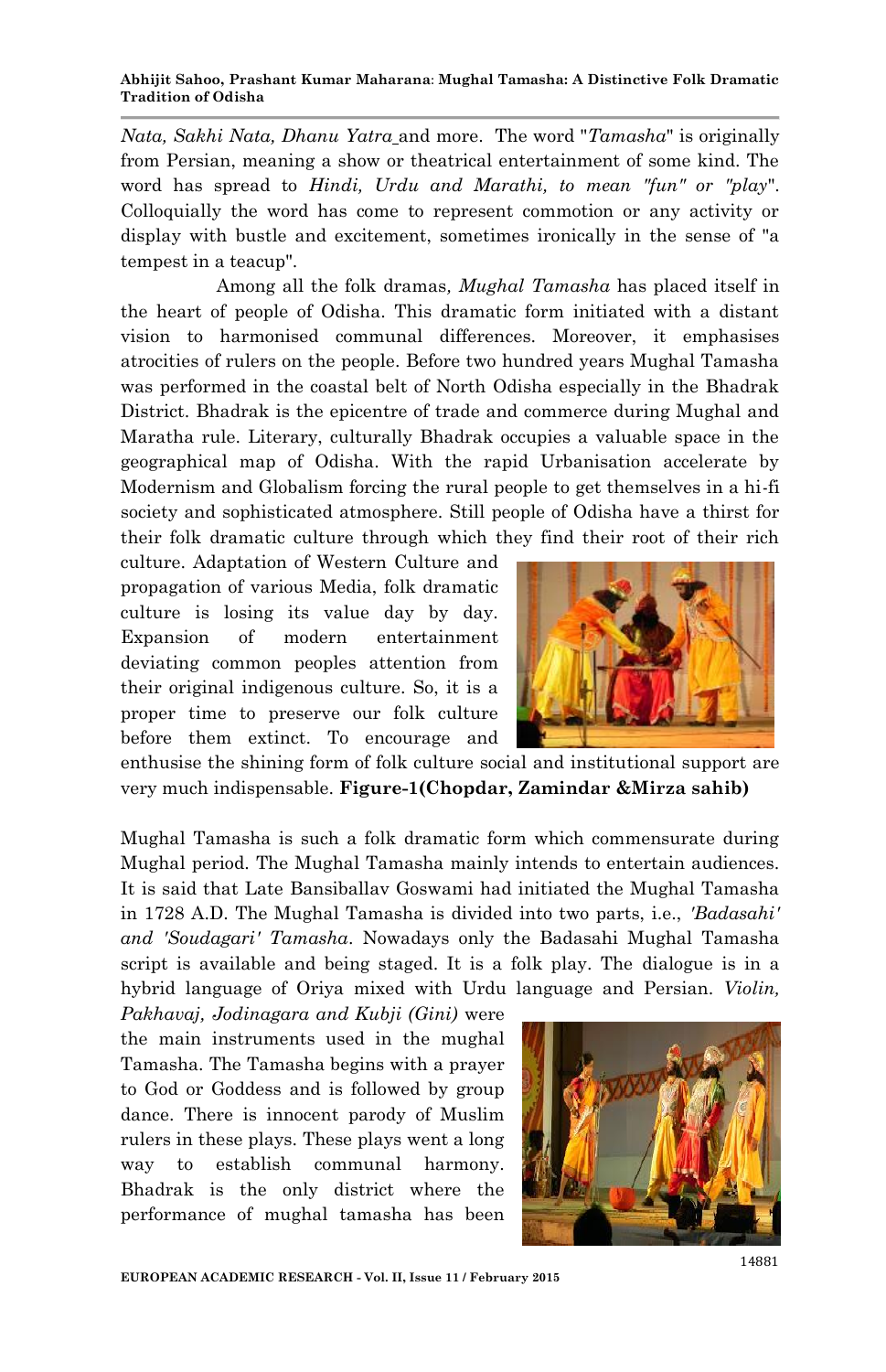maintained for the last two hundred years. This unique tradition performed in *Sangat, Banka, Gardpur, Kuansa, Mirzapur, Chhadaka, Mahala, Santhia, Sapur, Jhauganja, Agarpada, Charampa* villages of Bhadrak District. **Figure-2 (Scene of Mughal Tamasha)**

*Mughal Tamasha* is a pure interpretation of the then governance of Mughal and Maratha. It is unique way of satire to the ministers. Tamasha gives a vivid picture of the social, political and religious condition during the Mughal period. When disintegration, disharmony, un-equanimity had set in and there was no discipline in social, political and administrative label, the Mughal, Maratha officers were very much corrupt and addicted to various intoxicants by which they failed to execute their due duties. Their torture and maladministration threat the higher human values which causes anarchy and discontent. The role of Mirza Sahibs and their blind folded imitation of administration of their ancestors provoked the renowned Tamasha writers. Mughal Tamasha consists of *Urdu, Hindi, Odia and Bengali languages.* 

The main theme of *Mughal Tamasha* is very much exiting and thought provoking which binds audience till the end. It begins with *Chopdar* and end with *Doodhawali ( Milkmade).* Other characters are *Sebayat ( the person who render personal service), Vestwalla( waterman), Jhaduwalla( sweeper) , Farras (person arranging beds), Hukawalla ( person who arrange huka for smoking), Pankhawalla ( one who fans ), Bhatta (person who praises the Mirza) , Nanaksahi ( follower of Guru Naank), Daptari (peon), Khansama ( cook), Zamindar ( land lord) , Gumasta( manager of the land lord) , Bhandari ( hair dressers).* All these characters enter to the stage one by one with singing song introduce themselves and their professions with farcical and humirical gesture. Unlike, all other folk theaters the costumes are very much significant for the Mughal Tamasha. Mirza Sahibs costumes are royal style which is decorative and gorgeous. The *Chopdar, Vestiwalla, Farras* are dressed with Muslim tradition. Zamindars dress is very simple like Vaishnavite Hindu. The

costume of all attraction dudhwali is very typical and simple.

It is the significant of Indian folk drama which has been performing in a religious place attached to the temple. So also *Mughal Tamasha* of Odisha is being performed in a pendal facing towards main gate of the temple. It is also perform under the open sky



having no screens. The throne build for the Mirza Sahib decorated with colour cloths, flowers and leaves. Unlike the modern *Yatra Pendal (Stage)* audience occupies three sides. **Figure-3 ( Mirza sahib)**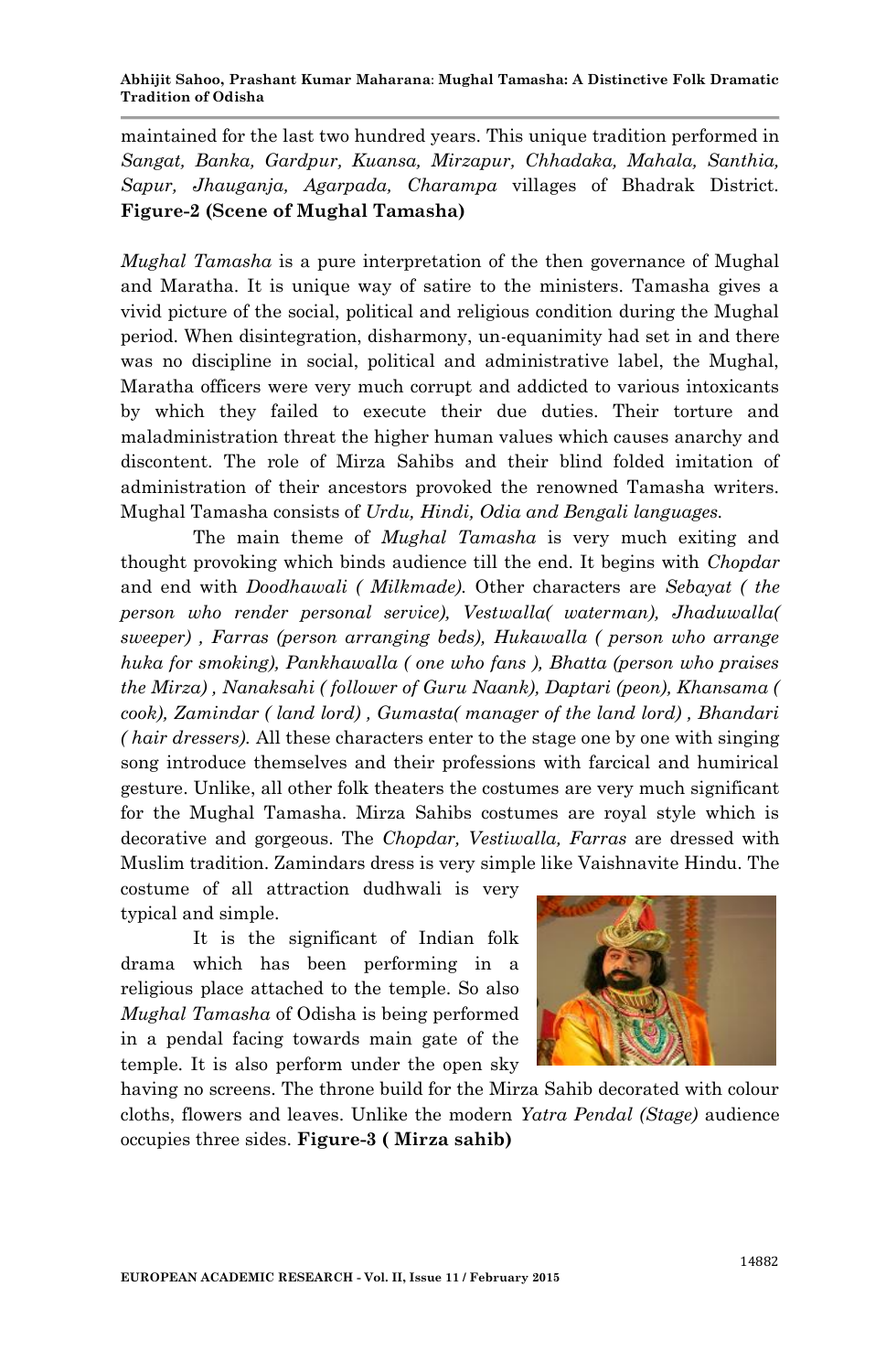#### **Abhijit Sahoo, Prashant Kumar Maharana**: **Mughal Tamasha: A Distinctive Folk Dramatic Tradition of Odisha**

Before the commencement of Tamsha there is loud tune of music played with *Sahnai, Dhola and Jodi Nagara*. The music continues for an hour to attract or keep engaged to the audience. After orchestral music is played a long delineative song is sung in chorus in praise of lord Shiva. Thereafter*, Chopdar* enters with *shouting Dabe Khade Ho (stand still), Hat Khade Ho (stand at distance).* This indicates *Mirza Sahibs* arrival. After Mirza Sahibs led to the throne made for him chopdar salutes. Thereafter Sebayatas are summoned one after another and then Tamasha begins. Apart from Mirza Sahib and Chopdar all other characters sing as well as dance. They indulge themselves in prose dialogue which is prepared with mixture of *Persian, Urdu, Hindi and Bengali language*. Only *Zamindars and Dudhwali speak Odia language*. At the end of Tamasha every character asks for *Baksish (tips)* from *Mirza Sahib*. While they exit they ask the leader of orchestra what is going on. The leader replied the festival of *Lord Shiva* is being celebrated. Then he starts singing in praise of *Lord Shiva* and departs. Under current of this Tamasha reveals linguistic, cultural and social integration which is more relevance for all era. Ultimately, it promotes communal harmony and social integration between the inhabitants and migrants. The most vital message is that Tamasha critically analyse the state of affair existing at that time. After everything

else, Dudhwali (Milkmade) enters to the stage, *Mirza Sahib* get magnetise with her beauty and proposes her. But, she does not give consent. When Mirza Sahib fascinating her good life and wealth she objects and tells she is married and instantly leaves the stage. Mirza Sahib gets thwarted then the Tamasha is stopped up. **Figure-4 ( Doodhwalli & Mirza Sahib)**



The first and foremost acclaim goes to *Late Bansi Ballava Goswami* for his creation of an indigenous dramatic form. In other words, *Bansi Ballava Goswami* paved the way to go against traditional and ornamental literature of that time. The delineation of realistic picture of his contemporary society certainly indicates the modern outlook of Bansi Ballava in the 18th century

which is an exceptional deviation from the literary practice of his time. He is the only inculcator of *Mughal Tamasha of Odisha*. His fertile imagination created seven works of Tamasha. The most outstanding and unique Tamasha is Mughal Tamasha. Others are *Bhila Tamasha, Radhakrushna Tamasha, Chauda Tamasha, Jogi Tamasha, Fakir Tamasha,* 

*Lolin Mazabai Tamasha. Only Mughal Tamasha* has been struggling for its survival in the present context. It needs institutional and social patronage. To give more idea it keeps awaited a deep research and analytical study. The